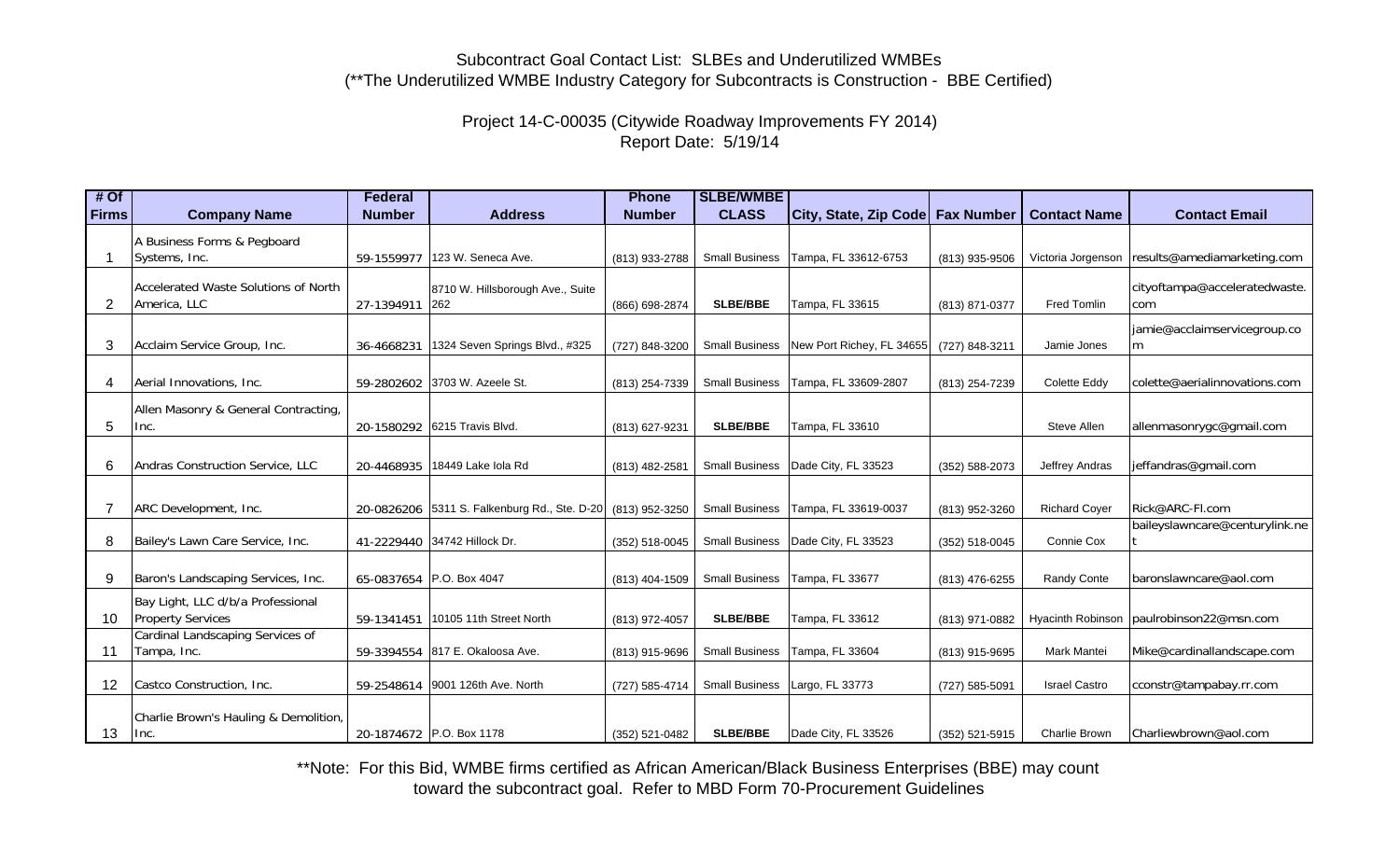Project 14-C-00035 (Citywide Roadway Improvements FY 2014) Report Date: 5/19/14

| $#$ Of       |                                         | <b>Federal</b>          |                                                  | <b>Phone</b>   | <b>SLBE/WMBE</b>      |                                    |                |                         |                              |
|--------------|-----------------------------------------|-------------------------|--------------------------------------------------|----------------|-----------------------|------------------------------------|----------------|-------------------------|------------------------------|
| <b>Firms</b> | <b>Company Name</b>                     | <b>Number</b>           | <b>Address</b>                                   | <b>Number</b>  | <b>CLASS</b>          | City, State, Zip Code   Fax Number |                | <b>Contact Name</b>     | <b>Contact Email</b>         |
|              | Chet Netherly, LLC d/b/a Anything in    |                         |                                                  |                |                       |                                    |                |                         |                              |
| 14           | Concrete                                |                         | 20-3926235 246 W Canal Drive                     | (727) 945-7035 | <b>Small Business</b> | Palm Harbor, FL 34684              | (727) 934-0568 | <b>Chet Netherly</b>    | netherlyWCAN@aol.com         |
|              |                                         |                         |                                                  |                |                       |                                    |                |                         | manny@cmkconstructioninc.co  |
| 15           | CMK Construction, Inc.                  |                         | 20-1609262 2053 Mountain Ash Way                 | (727) 243-9234 | <b>Small Business</b> | New Port Richey, FL 34655          | (727) 848-2026 | <b>Manuel Kavouklis</b> | m                            |
|              |                                         |                         |                                                  |                |                       |                                    |                |                         |                              |
| 16           | DeHa Multimedia, LLC                    |                         | 26-0527750 P.O. Box 23532                        | (813) 340-3017 | <b>SLBE/BBE</b>       | Tampa, FL 33623                    | (813) 891-0332 | Hakeem Ali              | hakeem@dehamagazine.com      |
| 17           | Denson Construction, Inc.               |                         | 59-3571944 P.O. Box 3081                         | (863) 709-1001 | African<br>American   | Plant City, FL 33564               | (863) 709-1071 | Ralph (Pete)<br>Denson  | Pete@denson-construction.com |
|              |                                         |                         |                                                  |                |                       |                                    |                |                         |                              |
| 18           | E.S. Concrete Services, Inc.            | 59-3119582              | 726 East Harbor Dr. South                        | (727) 821-5029 | <b>SLBE/BBE</b>       | St. Petersburg, FL 33705           | (727) 821-5029 | <b>Enoris Sly</b>       | enorisslysr@yahoo.com        |
| 19           | Ed's Lawn & Landscaping, Inc.           | 59-3239828              | P.O. Box 130744                                  | (813) 254-8499 | <b>Small Business</b> | Tampa, FL 33681                    | (813) 250-3779 | Susan Breit             | edslawn@verizon.net          |
|              |                                         |                         |                                                  |                |                       |                                    |                |                         |                              |
| 20           | Florida Contractors Video Service       | 65-0373535 P.O. Box 907 |                                                  | (813) 737-1774 | <b>Small Business</b> | Valrico, FL 33594-0907             | (813) 737-6151 | Norma Oosting           | FCVSinc@aol.com              |
| 21           | Fresh Start Development, Inc.           |                         | 20-3857845 P.O. Box 310592                       | (813) 758-5345 | <b>SLBE/BBE</b>       | Tampa, FL 33680                    | (813) 333-5949 | Katina McClinton        | freshstartdevelop@yahoo.com  |
|              |                                         |                         |                                                  |                |                       |                                    |                |                         |                              |
| 22           | Howard Sealcoating & Land Clearing      |                         | 65-0802138 1911N. 57th St                        | (305) 693-8972 | <b>SLBE/BBE</b>       | Tampa, FL 33619                    | (305) 693-8985 | Leroy Howard            | lhoward@asphaltfl.com        |
|              |                                         |                         |                                                  |                |                       |                                    |                |                         |                              |
| 23           | J M J Hauling, Inc.                     | 32-0270935              | 13810 Golf Course Road                           | (917) 544-9741 | <b>Small Business</b> | Parrish, FL 34219                  | (941) 721-6932 | Bachu Maniram           | mvachu@tampabay.rr.com       |
| 24           | JMJ Site Development, Inc.              |                         | 27-3413832 P.O. Box 1095                         | (813) 927-2484 | <b>Small Business</b> | Lithia, FL 33547                   |                | Jeff Joaquin            | jmjsitedevelopment@gmail.com |
|              |                                         |                         |                                                  |                |                       |                                    |                |                         |                              |
| 25           | Johar's Landscaping Management,<br>Inc. | 45-2470169              | P.O. Box 1682 5711 N. 50th St<br>Tampa, FI 33610 | (727) 544-8029 | <b>SLBE/BBE</b>       | Pinellas Park, FL 33781            | (727) 544-8029 | Johar Austin            | MasterSlope@gmail.com        |
|              |                                         |                         |                                                  |                |                       |                                    |                |                         |                              |
| 26           | Jungle Scapes                           |                         | 26-2517542   1717 E. Busch Blvd., Suite 1101     | (813) 516-9950 | <b>Small Business</b> | Tampa, FL 33626                    | (813) 902-7221 | Hulsey Ebanks, Jr.      | info@jungle-scapes.com       |
| 27           | Kerrick Williams Photography, LLC       |                         | 59-3225186 811 Hickory Glen Drive                | (813) 571-3768 | <b>SLBE/BBE</b>       | Seffner, FL 33584                  | (866) 571-7149 | Kerrick Williams        | kerrick@kerrickwilliams.com  |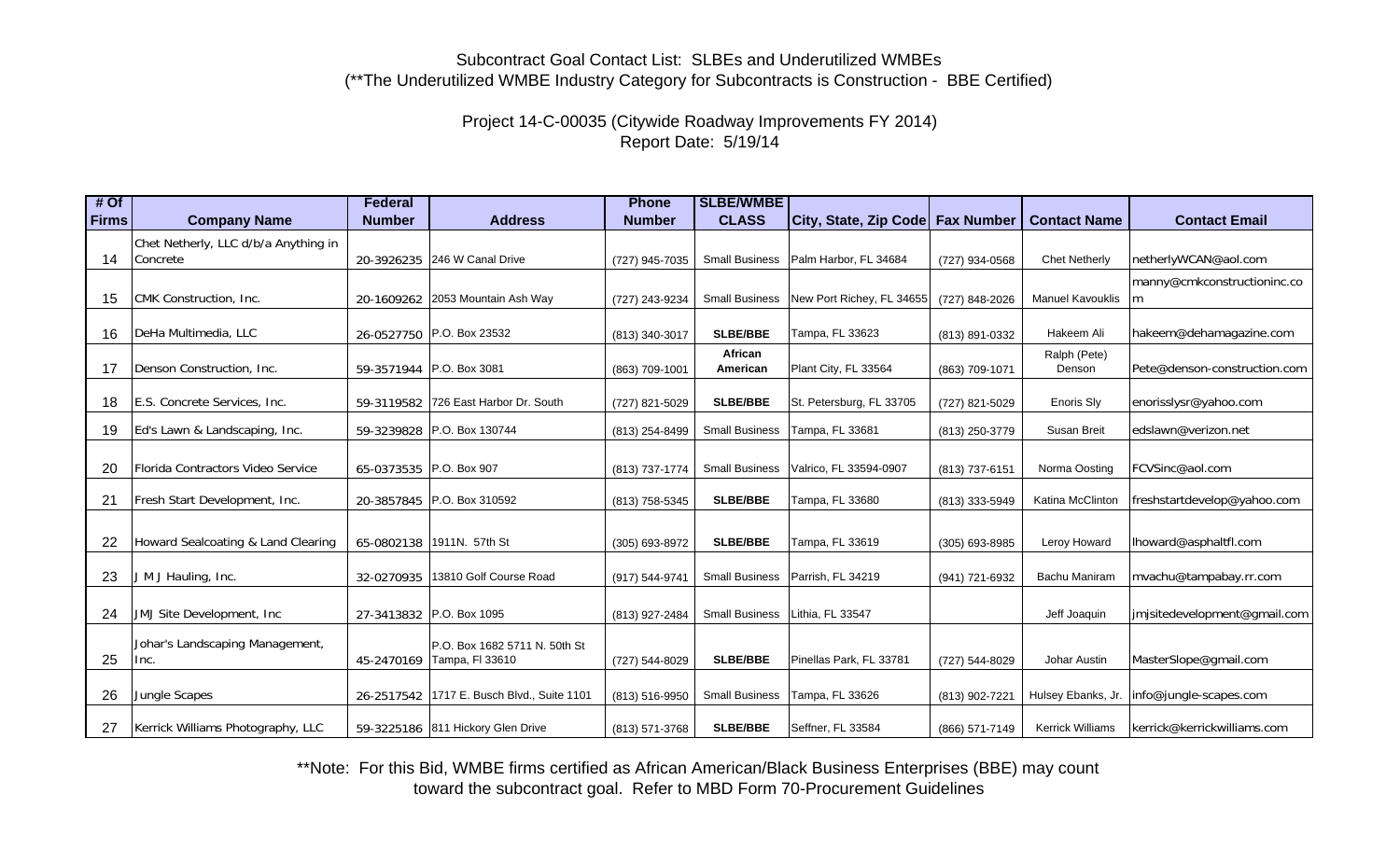# Project 14-C-00035 (Citywide Roadway Improvements FY 2014) Report Date: 5/19/14

| $#$ Of       |                                              | <b>Federal</b> |                                                        | <b>Phone</b>   | <b>SLBE/WMBE</b>      |                                  |                |                          |                                                |
|--------------|----------------------------------------------|----------------|--------------------------------------------------------|----------------|-----------------------|----------------------------------|----------------|--------------------------|------------------------------------------------|
| <b>Firms</b> | <b>Company Name</b>                          | <b>Number</b>  | <b>Address</b>                                         | <b>Number</b>  | <b>CLASS</b>          | City, State, Zip Code Fax Number |                | <b>Contact Name</b>      | <b>Contact Email</b>                           |
| 28           | Kilgore Construction, LLC                    |                | 26-3771464 11697 Walsingham Rd.                        | (727) 755-2294 | <b>Small Business</b> | Largo, FL 33778                  | (727) 581-5724 | Harold Kilgore           | jo@kilgorellc.com                              |
| 29           | Logistical Transportation Co., Inc.          |                | 59-1988061 P.O. Box 40001                              | (904) 764-3219 | African<br>American   | Jacksonville, FL 32203-<br>0001  | (904) 766-2446 | Marion Graham, Jr.       | mgraham@logistical-<br>company.com             |
| 30           | L.S. Curb Service, Inc.                      |                | 59-3252745 4206 James L. Redman Pkwy                   | (813) 737-1524 | African<br>American   | Plant City, FL 33567             | (813) 650-8654 | <b>Leaford Shakes</b>    | Ishakes@Iscurb.com                             |
| 31           | Manes Trucking, Inc.                         |                | 59-3594014 5812 Imperial Key                           | (813) 475-4466 | <b>Small Business</b> | Tampa, FL 33615                  | (813) 475-4466 | Amelia Manes             | manestrucking22@tampabay.rr.<br>com            |
| 32           | McFarlane Landscaping, Inc.                  | 45-5137361 65  | 2900 University Square Drive, Apt.                     | (813) 244-9044 | African<br>American   | Tampa, FL 33612                  | (813) 345-2133 | <b>Brian Mcfarlane</b>   | McfarlaneLandscaping@gmail.co<br>m             |
| 33           | Mend It Asphalt & Concrete Services,<br>Inc. |                | 59-3274522 4915 15th Avenue South                      | (727) 327-7784 | <b>Small Business</b> | Gulfport, FL 33707               | (727) 327-4504 | <b>Robert Mendez</b>     | menditasphaltconcrete@yahoo.c<br><sub>om</sub> |
| 34           | Mercury Productions, Inc.                    |                | 59-3491905 12463 92nd Terrace                          | (813) 287-8044 | <b>Small Business</b> | Seminole, FL 33772               | (813) 287-8613 | William McQueen          | bill@mercurytampabay.com                       |
| 35           | MIMS Construction Company                    |                | 59-3442318 P.O. Box 681554                             | (407) 298-6936 | African<br>American   | Orlando, FL 32868-1554           | (407) 290-1217 | <b>Lyndell Mims</b>      | lynn@mimsconstruction.com                      |
| 36           | Morelli Landscaping, Inc.                    |                | 59-1877993 4855 162nd Avenue North                     | (727) 535-6263 | <b>Small Business</b> | Clearwater, FL 33762             | (727) 536-6855 | Joe Morelli              | vjmorelli@tampabay.rr.com                      |
| 37           | Nelson's Tree Farm and Nursery, Inc.         |                | 59-3404710 19139 Geraci Rd.                            | (813) 917-6608 | <b>Small Business</b> | Lutz. FL 33549                   | (813) 350-9139 | <b>Kimberly Martinez</b> | kimberly.martinez33@qmail.co<br>m              |
| 38           | NPC Mowing & Landscaping                     |                | P.O. Box 292873 6441 Eureka<br>03-0555858 Springs Road | (813) 967-4386 | <b>Small Business</b> | Tampa, FL 33687-2873             | (352) 668-3295 | John Woodhouse           | Jwoodho793@aol.com                             |
| 39           | On-Point Group, Inc.                         |                | 38-3788119 5608 Puritan Rd                             | (813) 927-2808 | <b>SLBE/BBE</b>       | Tampa, FL 33617                  | (813) 374-0993 | Daphne Jones             | d.jones@on-pointgroupinc.com                   |
| 40           | Ortzak Technology, LLC                       | 45-4837502 623 | 13014 N. Dale Mabry Hwy, Suite                         | (813) 961-6023 | <b>Small Business</b> | Tampa, FL 33618                  | (813) 961-6023 | Daniel Castro            | dcastro@ortzak.com                             |
| 41           | P & L Cleaning Service                       |                | 59-3759542 5508 North 50th Street                      | (813) 850-2028 | <b>SLBE/BBE</b>       | Tampa, FL 33610                  | (813) 623-3936 | <b>Patrick Lewis</b>     | lewispat4u@aol.com                             |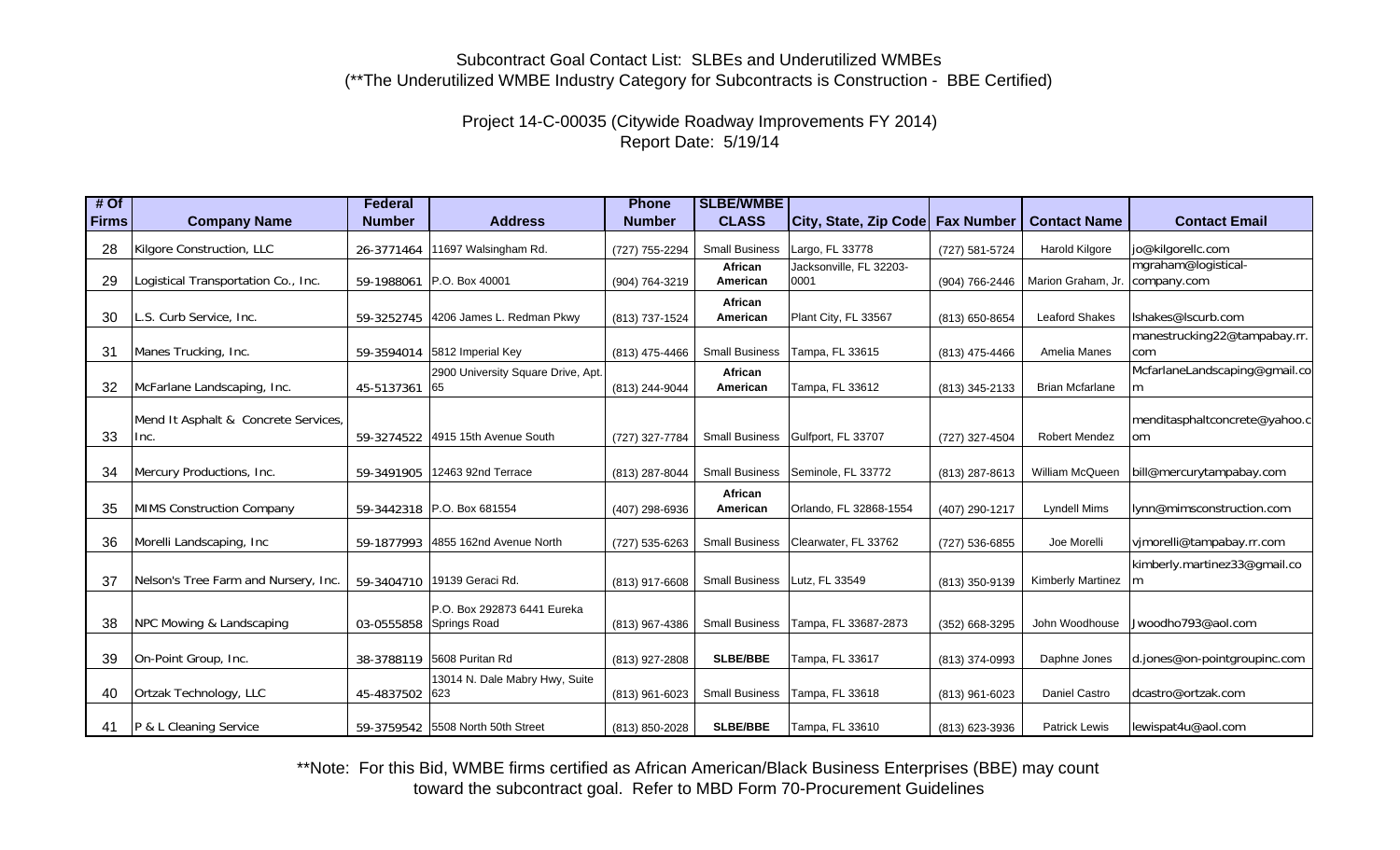Project 14-C-00035 (Citywide Roadway Improvements FY 2014) Report Date: 5/19/14

| $#$ Of |                                    | <b>Federal</b> |                                     | <b>Phone</b>   | <b>SLBE/WMBE</b>              |                                    |                |                        |                                          |
|--------|------------------------------------|----------------|-------------------------------------|----------------|-------------------------------|------------------------------------|----------------|------------------------|------------------------------------------|
| Firms  | <b>Company Name</b>                | <b>Number</b>  | <b>Address</b>                      | <b>Number</b>  | <b>CLASS</b>                  | City, State, Zip Code   Fax Number |                | <b>Contact Name</b>    | <b>Contact Email</b>                     |
|        |                                    |                |                                     |                |                               |                                    |                |                        |                                          |
| 42     | Par Development Partners, Inc.     |                | 20-5657414   10002 Forest Hills Dr  | (813) 374-2856 | SLBE/BBE                      | Tampa, FL 33612                    | (866) 594-2505 | <b>Yancy Wilson</b>    | ydwilson@aol.com                         |
| 43     | Paragon Building Contractors, Inc. | 59-2464751     | 1201 W. Waters Ave.                 | (813) 935-1600 | African<br>American           | Tampa, FL 33604                    | (813) 932-1108 | Al Davis               | paragonb@tampabay.rr.com                 |
| 44     | Parking Lot Striping Service       |                | 59-1522393 P.O. Box 11005           | (813) 623-1454 | <b>Small Business</b>         | Tampa, FL 33680                    | (813) 664-0140 | Fernando Llop          | lindaplss@aol.com                        |
| 45     | Paynes Environmental Services, LLC |                | 27-1037046 1311 Us Hwy 301 S.       | (813) 677-6822 | <b>Small Business</b>         | Tampa, FL 33619                    | (813) 467-9029 | Annette Payne          | paynestrees@cs.com                       |
| 46     | Powell Concrete, LLC               | 83-0467921     | 1410 Swift Ct.                      | (863) 438-4454 | SLBE/BBE                      | Kissimmee, FL 34759                | (863) 496-1227 | <b>Earl Powell</b>     | powellconcrete1@yahoo.com                |
| 47     | Sabrina's Trucking, LLC            |                | 59-3284380 P.O. Box 992             | (813) 629-7210 | <b>SLBE/BBE</b>               | Mango, FL 33550                    | (813) 627-9094 | Nathaniel Johnson      | itrucker151@aol.com                      |
| 48     | Scott Henderson Productions, Inc.  | 16-1416204     | 20208 Ravens End Dr.                | (585) 820-5683 | <b>Small Business</b>         | Tampa, FL 33647                    |                | Scott Henderson        | shenderson62@tampabay.rr.co<br>m         |
| 49     | Sentry Barricades, Inc.            | 59-3590342     | P.O. Box 3647<br>820 Creative Drive | (863) 682-7098 | SLBE/BBE                      | Lakeland, FL 33802                 | (863) 680-9901 | Darryl Talley          | admin@sentryb.com                        |
| 50     | Sterling Silver Scape & Sod, Inc.  |                | 59-3171150 P.O. Box 450459          | (407) 846-3225 | African<br>American           | Kissimmee, FL 34745                | (407) 846-3207 | <b>Sterling Blake</b>  | dahlia@sterlingsilverlandscaping<br>.com |
| 51     | Suarez Grading Enterprises, Inc.   |                | 84-1681751 P.O. Box 89579           |                | <b>Small Business</b>         | Tampa, FL 33689                    |                | Pedro Suarez           | l.martinez@suarezgrading.com             |
|        |                                    |                |                                     | (813) 663-9037 |                               |                                    | (813) 620-4158 |                        |                                          |
| 52     | Sunbelt Sod & Grading Company      |                | 13-4250933 819 - 9th St. N.E.       | (813) 641-9855 | <b>Small Business</b>         | Ruskin, FL 33570                   | (813) 645-7263 | Lesley Silva           | sunbeltsod@verizon.net                   |
| 53     | Sunrise Utility Construction, Inc. |                | 59-3034012 P.O. Box 272293          | (813) 949-3749 | <b>Small Business</b>         | Tampa, FL 33688-2293               | (813) 949-0408 | Lisa Nehrboss          | LMNBOSS@AOL.COM                          |
| 54     | T. Carreno Fill Haulers, Inc.      |                | 59-2707257 602 Duque Rd.            | (813) 948-0312 | Small Business Lutz, FL 33549 |                                    | (813) 948-3313 | <b>Anthony Carreno</b> | ctcarreno@verizon.net                    |